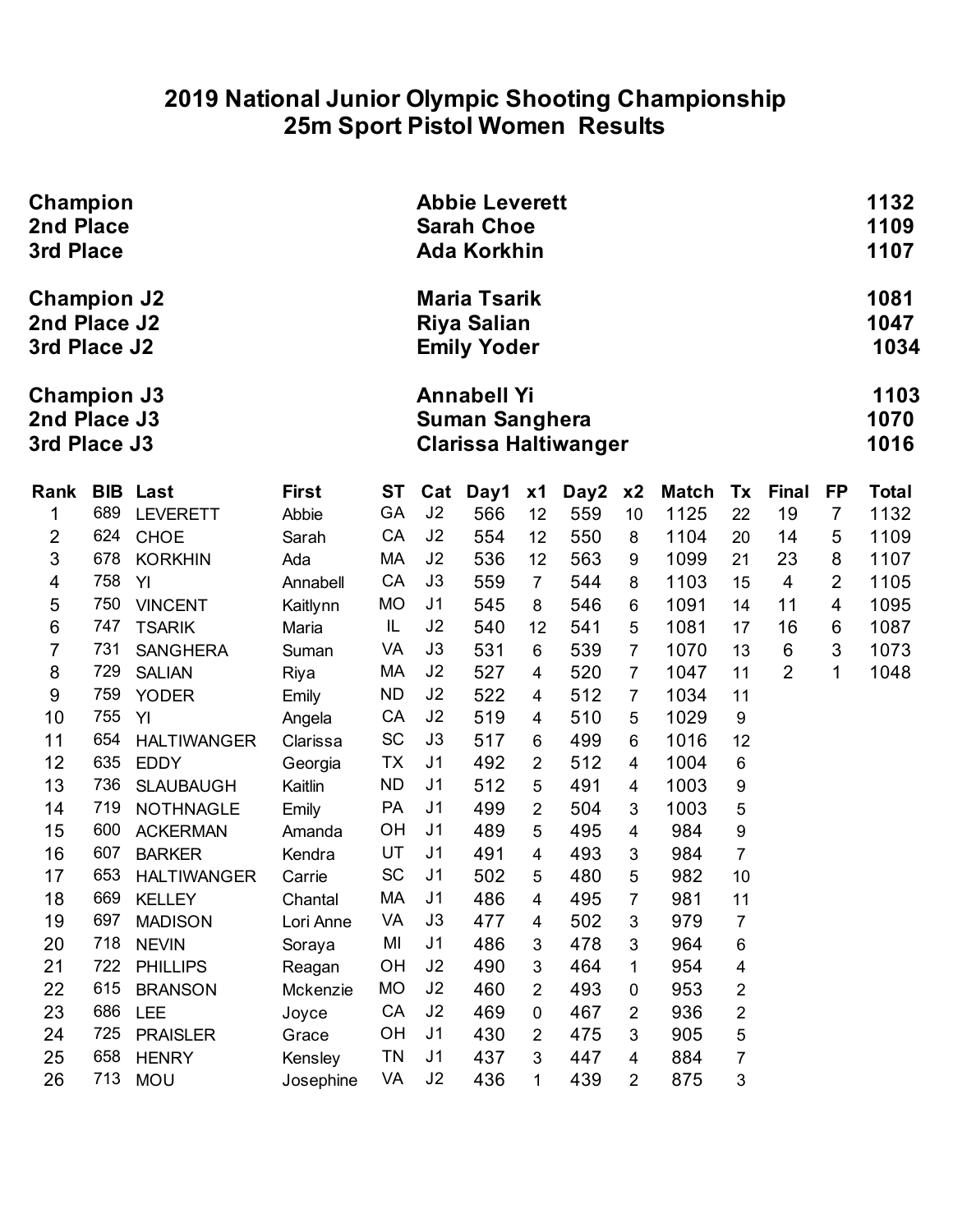# **2019 National Junior Olympic Shooting Championship 10m Air Pistol Men Results**

**April 20 - 22**

|                           | Champion<br><b>2nd Place</b><br>3rd Place |                                    |                      |           | <b>Paul Kang</b><br><b>Samuel Gens</b><br><b>Kyler Swisher</b> |                                                              |                |            |                |                       |          |                       | 1129<br>1127<br>1124 |                      |
|---------------------------|-------------------------------------------|------------------------------------|----------------------|-----------|----------------------------------------------------------------|--------------------------------------------------------------|----------------|------------|----------------|-----------------------|----------|-----------------------|----------------------|----------------------|
|                           | 3rd Place J2                              | <b>Champion J2</b><br>2nd Place J2 |                      |           |                                                                | <b>Ryan Yi</b><br><b>Hyun Lee</b><br><b>Jaden Zhang</b>      |                |            |                |                       |          |                       |                      | 1110<br>1086<br>1078 |
|                           | 3rd Place J3                              | <b>Champion J3</b><br>2nd Place J3 |                      |           |                                                                | <b>Remington Smith</b><br>Aditya Kollipara<br><b>Sky Lim</b> |                |            |                |                       |          |                       |                      | 1069<br>1044<br>1026 |
| <b>Rank BIB Last</b><br>1 |                                           | 668 KANG                           | <b>First</b><br>Paul | CA        | J2                                                             | ST Cat Day1<br>560                                           | 1x<br>8        | 561        | 11             | Day2 2x Match<br>1121 | Tx<br>19 | <b>Final</b><br>238.9 | FP<br>8              | <b>Total</b><br>1129 |
| $\overline{2}$            |                                           | 647* GENS                          | Samuel               | МA        | J <sub>1</sub>                                                 | 559                                                          | 8              | 566        | 17             | 1125                  | 25       | 131.0                 | $\overline{2}$       | 1127                 |
| 3                         |                                           | 743 SWISHER                        | Kyler                | <b>PA</b> | J <sub>1</sub>                                                 | 559                                                          | 11             | 558        | 6              | 1117                  | 17       | 229.3                 | $\overline{7}$       | 1124                 |
| 4                         |                                           | 735 SIMON                          | Luke                 | <b>ND</b> | J <sub>1</sub>                                                 | 559                                                          | 11             | 559        | 12             | 1118                  | 23       | 189.4                 | 5                    | 1123                 |
| 5                         | 757 YI                                    |                                    | Ryan                 | CA        | J <sub>2</sub>                                                 | 554                                                          | 10             | 556        | 8              | 1110                  | 18       | 208.7                 | 6                    | 1116                 |
| 6                         |                                           | 716 MYERS                          | Sabastian            | TX        | J <sub>1</sub>                                                 | 552                                                          | 8              | 557        | 11             | 1109                  | 19       | 167.4                 | 4                    | 1113                 |
| 7                         |                                           | 730 SAMPAYO                        | Gabriel              | CO        | J <sub>1</sub>                                                 | 545                                                          | 5              | 542        | 6              | 1087                  | 11       | 150.6                 | 3                    | 1090                 |
| 8                         |                                           | 687 LEE                            | Hyun                 | CA        | J <sub>2</sub>                                                 | 545                                                          | 5              | 541        | 8              | 1086                  | 13       | 109.4                 | 1                    | 1087                 |
| 9                         |                                           | 760 ZHANG                          | Jaden                | CA        | J <sub>2</sub>                                                 | 532                                                          | 10             | 546        | 12             | 1078                  | 22       |                       |                      |                      |
| 10                        |                                           | 708 MCPHERSON                      | <b>Bryston</b>       | CO        | J <sub>1</sub>                                                 | 537                                                          | 6              | 536        | $\overline{7}$ | 1073                  | 13       |                       |                      |                      |
| 11                        |                                           | 652 HAIBY                          | Cade                 | MN        | J <sub>1</sub>                                                 | 539                                                          | 5              | 533        | 6              | 1072                  | 11       |                       |                      |                      |
| 12                        |                                           | 732 SANGHERA<br>605 BARBOUR        | Bhavjeet             | VA        | J2                                                             | 523                                                          | 10             | 548        | 8              | 1071                  | 18       |                       |                      |                      |
| 13<br>14                  |                                           | 726 QUINN                          | Noah                 | AZ<br>МA  | J2<br>J <sub>1</sub>                                           | 534<br>530                                                   | 5              | 537<br>539 | 8<br>9         | 1071<br>1069          | 13<br>14 |                       |                      |                      |
| 15                        |                                           | 740 SMITH                          | Logan<br>Remington   | <b>GA</b> | J3                                                             | 531                                                          | 5<br>6         | 538        | $\overline{7}$ | 1069                  | 13       |                       |                      |                      |
| 16                        |                                           | 602 ANDERSON                       | Wes                  | CO        | J2                                                             | 530                                                          | $\overline{7}$ | 536        | 6              | 1066                  | 13       |                       |                      |                      |
| 17                        | 663 JIN                                   |                                    | Chase                | CA        | J1                                                             | 527                                                          | 4              | 538        | 6              | 1065                  | 10       |                       |                      |                      |
| 18                        |                                           | 633 DORSTEN                        | Johnathan            | OH        | J <sub>2</sub>                                                 | 529                                                          | 10             | 534        | 5              | 1063                  | 15       |                       |                      |                      |
| 19                        |                                           | 627 CLARK                          | Ethan                | <b>OH</b> | J2                                                             | 532                                                          | $\overline{7}$ | 527        | $\mathbf{2}$   | 1059                  | 9        |                       |                      |                      |
| 20                        |                                           | 680 KUCERA                         | Luke                 | CO        | J <sub>2</sub>                                                 | 521                                                          | 5              | 535        | $\overline{7}$ | 1056                  | 12       |                       |                      |                      |
| 21                        |                                           | 665* JONES                         | <b>Steven</b>        | SC        | J <sub>1</sub>                                                 | 528                                                          | 5              | 528        | 5              | 1056                  | 10       |                       |                      |                      |
| 22                        |                                           | 642 FRAZIER                        | Cory                 | <b>GA</b> | J1                                                             | 527                                                          | 6              | 528        | 5              | 1055                  | 11       |                       |                      |                      |
| 23                        |                                           | 685 LARIMER                        | Ben                  | CO        | J <sub>1</sub>                                                 | 530                                                          | 9              | 523        | 6              | 1053                  | 15       |                       |                      |                      |
| 24                        |                                           | 671 KLEJESKI                       | <b>Isaac</b>         | MN        | J <sub>1</sub>                                                 | 528                                                          | 1              | 524        | 4              | 1052                  | 5        |                       |                      |                      |
| 25                        | 692 LIM                                   |                                    | Ethan                | <b>CA</b> | J <sub>2</sub>                                                 | 525                                                          | 10             | 522        | 5              | 1047                  | 15       |                       |                      |                      |
| 26                        |                                           | 659 HOERRMANN                      | Trae                 | MO        | J2                                                             | 523                                                          | 6              | 523        | 9              | 1046                  | 15       |                       |                      |                      |
| 27                        |                                           | 753 WOLTHOFF                       | Samuel               | <b>NJ</b> | J <sub>1</sub>                                                 | 517                                                          | 5              | 528        | 9              | 1045                  | 14       |                       |                      |                      |
| 28                        |                                           | 677 KOLLIPARA                      | Aditya               | CO        | J3                                                             | 518                                                          | 3              | 526        | 5              | 1044                  | 8        |                       |                      |                      |
| 29                        |                                           | 662 JEFFCOAT                       | James                | SC J1     |                                                                | 526                                                          | $\overline{2}$ | 518        | 3              | 1044                  | 5        |                       |                      |                      |
|                           |                                           |                                    |                      |           |                                                                |                                                              |                |            |                |                       |          |                       |                      |                      |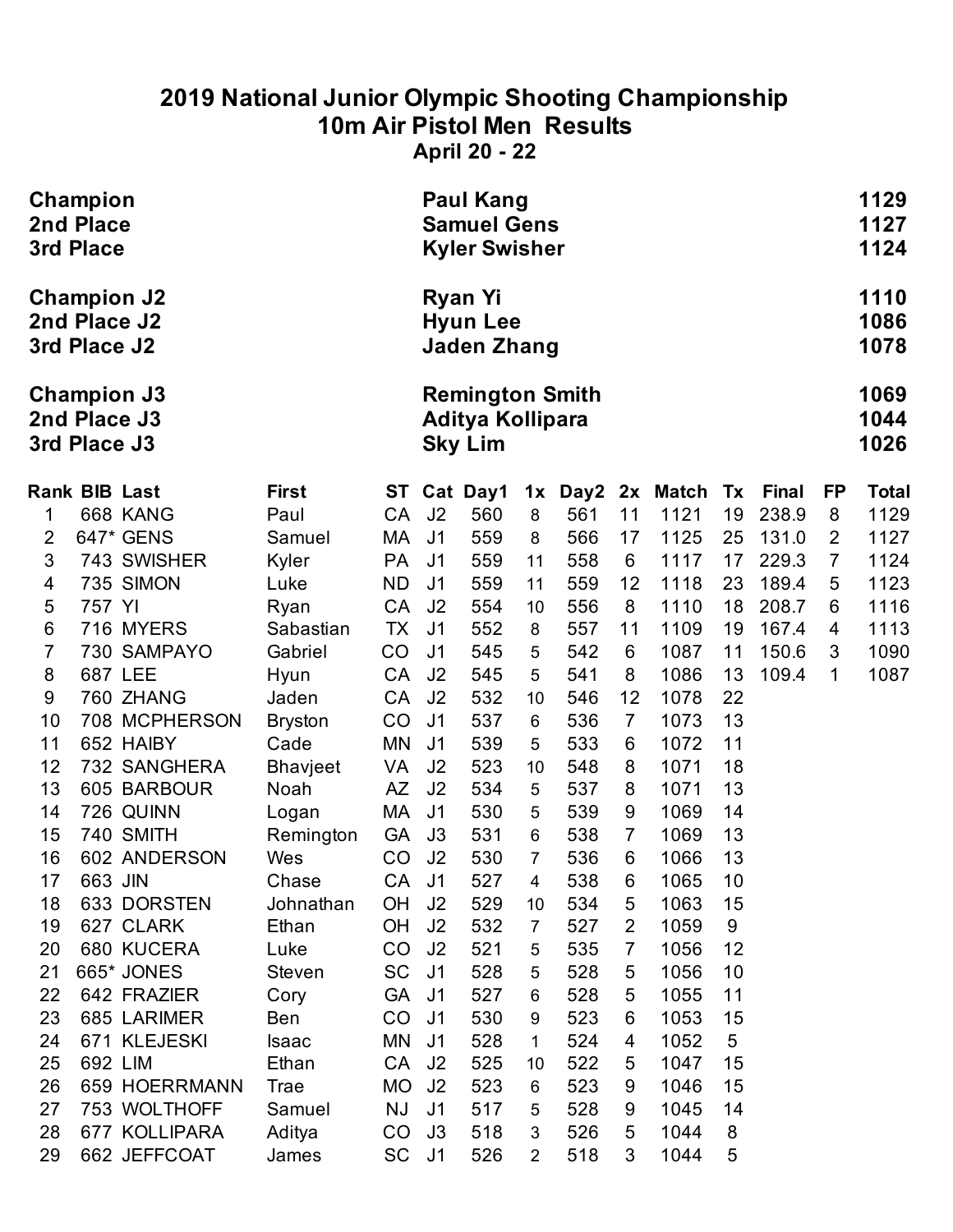| 30 |         | 632 DORSCHER           | Nicholas     | ND        | J <sub>1</sub> | 517 | 3              | 520 | 4              | 1037 | 7              |
|----|---------|------------------------|--------------|-----------|----------------|-----|----------------|-----|----------------|------|----------------|
| 31 |         | 638 FAUCHER            | Simon        | MI        | J <sub>1</sub> | 527 | 3              | 507 | 4              | 1034 | $\overline{7}$ |
| 32 |         | 609 BERRY              | Keiran       | CO        | J2             | 500 | 2              | 533 | 3              | 1033 | 5              |
| 33 | 748     | <b>TURNER</b>          | Jake         | <b>GA</b> | J2             | 508 | 5              | 523 | $\overline{7}$ | 1031 | 12             |
| 34 |         | 704 MCCARSON           | Matthew      | CO        | J2             | 519 | $\overline{7}$ | 510 | 4              | 1029 | 11             |
| 35 |         | 706 MCGAUGH            | Jayson       | <b>AR</b> | J2             | 512 | 3              | 517 | 5              | 1029 | 8              |
| 36 | 693 LIM |                        | Sky          | CA        | J3             | 507 | 5              | 519 | 6              | 1026 | 11             |
| 37 |         | 650 GOFF               | Dylan        | ME        | J <sub>1</sub> | 516 | 5              | 508 | 5              | 1024 | 10             |
| 38 |         | 645 GANLY              | Cian         | MA        | J <sub>1</sub> | 521 | 3              | 503 | 5              | 1024 | 8              |
| 39 |         | 721 PETERSON           | Gregory      | VA        | J <sub>1</sub> | 519 | 4              | 503 | 6              | 1022 | 10             |
| 40 |         | 649 GJOVIK             | Dalton       | <b>MN</b> | J2             | 506 | 1              | 516 | 7              | 1022 | 8              |
| 41 | 690 LI  |                        | Ethan        | MA        | J2             | 511 | 8              | 510 | $\overline{2}$ | 1021 | 10             |
| 42 |         | 703 MATNOG             | Gabriel      | MA        | J2             | 504 | 3              | 514 | 5              | 1018 | 8              |
| 43 |         | 674 KNOUFF             | <b>Tyler</b> | OH        | J2             | 508 | 3              | 508 | 4              | 1016 | $\overline{7}$ |
| 44 |         | 629 DAILEY             | Matthew      | <b>NE</b> | J2             | 516 | 6              | 498 | 6              | 1014 | 12             |
| 45 |         | 626 CHUNG              | Philip       | CA        | J <sub>1</sub> | 502 | 4              | 511 | 5              | 1013 | 9              |
| 46 |         | <b>733 SHEA</b>        | Connor       | VA        | J2             | 501 | 1              | 511 | $\overline{2}$ | 1012 | 3              |
| 47 |         | <b>723 PINK</b>        | Cameron      | UT        | J <sub>1</sub> | 502 | 6              | 509 | 4              | 1011 | 10             |
| 48 |         | 710 MEYERS             | Teegan       | CO        | J3             | 505 | 8              | 504 | 6              | 1009 | 14             |
| 49 |         | 630 DEPAMPHILIS        | Devin        | PA        | J <sub>1</sub> | 504 | 4              | 502 | 3              | 1006 | $\overline{7}$ |
| 50 |         | 622* CHEN              | Noah         | <b>WA</b> | J2             | 500 | 1              | 506 | 4              | 1006 | 5              |
| 51 |         | 670 KIRK               | Matthew      | <b>NY</b> | J <sub>1</sub> | 503 | 3              | 501 | 6              | 1004 | 9              |
| 52 |         | 717 NEISWONGER         | Shane        | PA        | J <sub>1</sub> | 507 | $\overline{7}$ | 496 | 4              | 1003 | 11             |
| 53 |         | 612 BOWERS             | Eyan         | <b>NC</b> | J <sub>1</sub> | 486 | $\overline{2}$ | 516 | 5              | 1002 | $\overline{7}$ |
| 54 |         | <b>641 FITZPATRICK</b> | Cody         | <b>NY</b> | J3             | 509 | 4              | 492 | 4              | 1001 | 8              |
| 55 | 667     | <b>JOO</b>             | Joseph       | CA        | J <sub>1</sub> | 517 | 11             | 483 | 1              | 1000 | 12             |
| 56 |         | 751 VOLK               | David        | <b>SD</b> | J2             | 518 | 6              | 481 | 4              | 999  | 10             |
| 57 |         | 707 MCGOVERN           | Eric         | МA        | J2             | 502 | 3              | 497 | $\overline{2}$ | 999  | 5              |
| 58 |         | 694 LINN III           | William      | CO        | J3             | 488 | $\overline{2}$ | 507 | $\overline{2}$ | 995  | 4              |
| 59 |         | 691 LIDDLE             | <b>Derek</b> | VA        | J2             | 495 | 6              | 499 | $\overline{2}$ | 994  | 8              |
| 60 |         | 695 LIVINGSTON         | Chandler     | <b>GA</b> | J <sub>2</sub> | 498 | 4              | 495 | 4              | 993  | 8              |
| 61 |         | 711 MOORE              | Thomas (TJ)  | CO        | J3             | 503 | 4              | 489 | 4              | 992  | 8              |
| 62 |         | 611 BLACK              | Kyle         | PA        | J2             | 489 | 5              | 502 | 6              | 991  | 11             |
| 63 |         | 752 WINTERS            | Daniel       | MA        | J <sub>1</sub> | 489 | $\overline{c}$ | 501 | 3              | 990  | 5              |
| 64 |         | 699 MANTLE             | Hunter       | AΖ        | J <sub>1</sub> | 497 | 3              | 485 | 4              | 982  | $\overline{7}$ |
| 65 |         | 672 KLINEHOFFER        | Kyle         | OH        | J2             | 500 | 5              | 481 | 5              | 981  | 10             |
| 66 |         | 623 CHEN               | Ryan         | <b>WA</b> | J3             | 482 | 3              | 499 | 5              | 981  | 8              |
| 67 |         | 712 MOORE              | Caleb        | CO        | J2             | 482 | 1              | 495 | 0              | 977  | 1              |
| 68 |         | 656 HAYCOCK            | Dylan        | ID        | J2             | 498 | 3              | 473 | $\overline{2}$ | 971  | 5              |
| 69 |         | 679 KREB               | <b>Brahm</b> | CO        | J3             | 484 | 5              | 484 | 3              | 968  | $\bf 8$        |
| 70 | 675 KO  |                        | Lloyd        | CA        | J3             | 491 | 0              | 474 | 5              | 965  | 5              |
| 71 |         | 684 LADD               | Edward       | MI        | J3             | 479 | 4              | 483 | $\overline{2}$ | 962  | 6              |
| 72 |         | 682 LABELLE            | Benjamin     | MA        | J3             | 469 | 4              | 482 | 4              | 951  | 8              |
| 73 |         | 724 PIZZEDAZ           | Nicholas     | OH        | J <sub>1</sub> | 473 | 3              | 474 | 2              | 947  | 5              |
| 74 |         | 714 MOU                | Victor       | VA        | J2             | 442 | 0              | 491 | 4              | 933  | 4              |
| 75 |         | 628 CLARKE             | Cameron      | NY        | J2             | 470 | 2              | 461 | 2              | 931  | 4              |
| 76 |         | 754 YATES              | Connor       | VA        | J2             | 454 | $\overline{2}$ | 464 | 1              | 918  | $\sqrt{3}$     |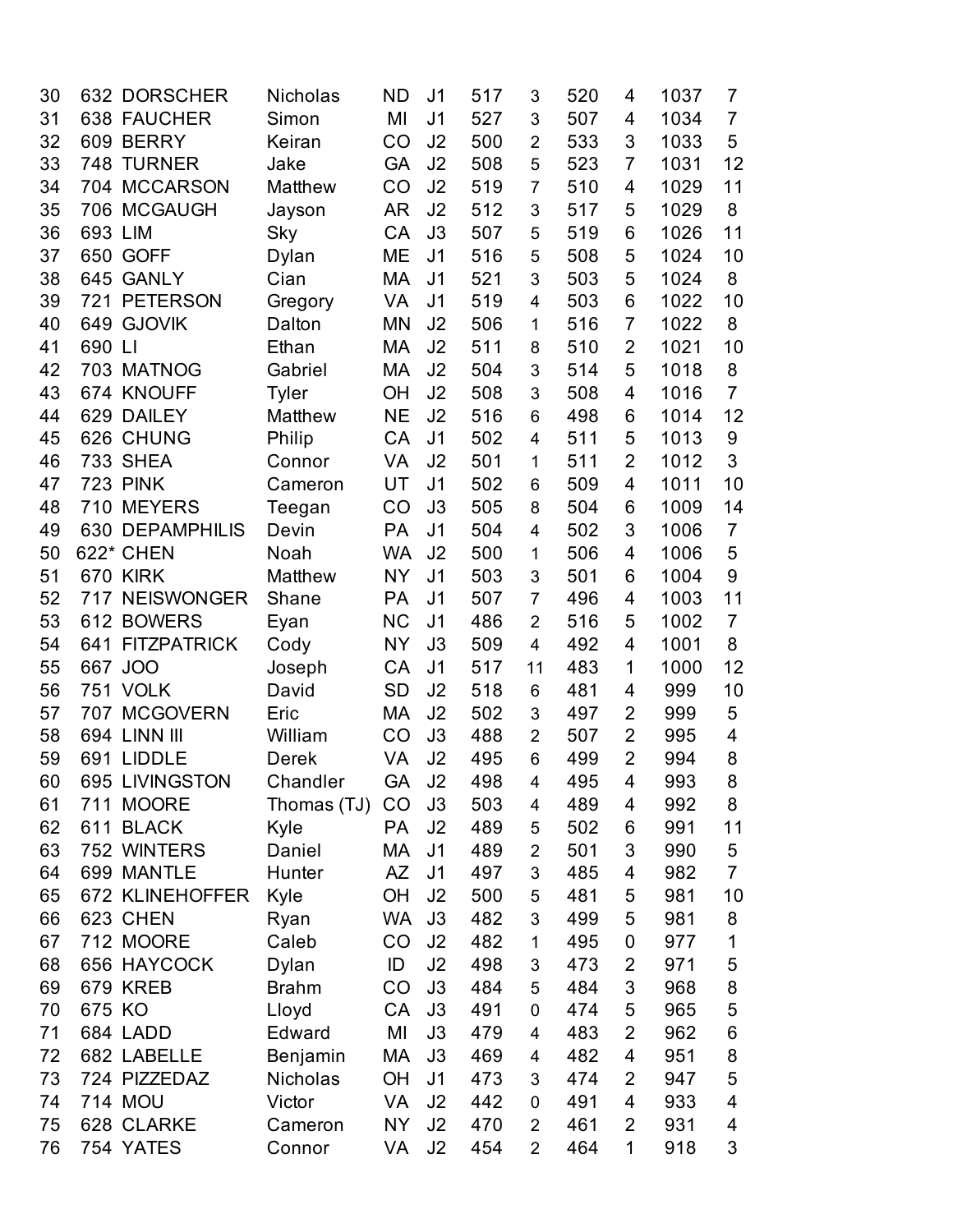| 77 720 PERAZZINI | Joseph TN J1 440 2 472 1 912 3      |  |  |  |                         |  |
|------------------|-------------------------------------|--|--|--|-------------------------|--|
| 78 705 MCDONALD  | Christopher MA J3 443 2 465 1 908 3 |  |  |  |                         |  |
| 79 727 REILLY    | John                                |  |  |  | MA J2 427 1 463 2 890 3 |  |
| 80 610 BERRY     | Justin                              |  |  |  | VA J3 432 0 448 3 880 3 |  |
| 81 749 TURNER    | Coleson                             |  |  |  | AR J3 411 2 415 2 826 4 |  |

\* Comp 622 received 2 point penalty Day 1 per rule 6.11.2.2 & 6.11.5

\* Comp 665 received 2 point penalty Day 1 per rule 8.4.2.3

\* Comp 647 received 2 point penalty Day 2 per rule 8.4.2.3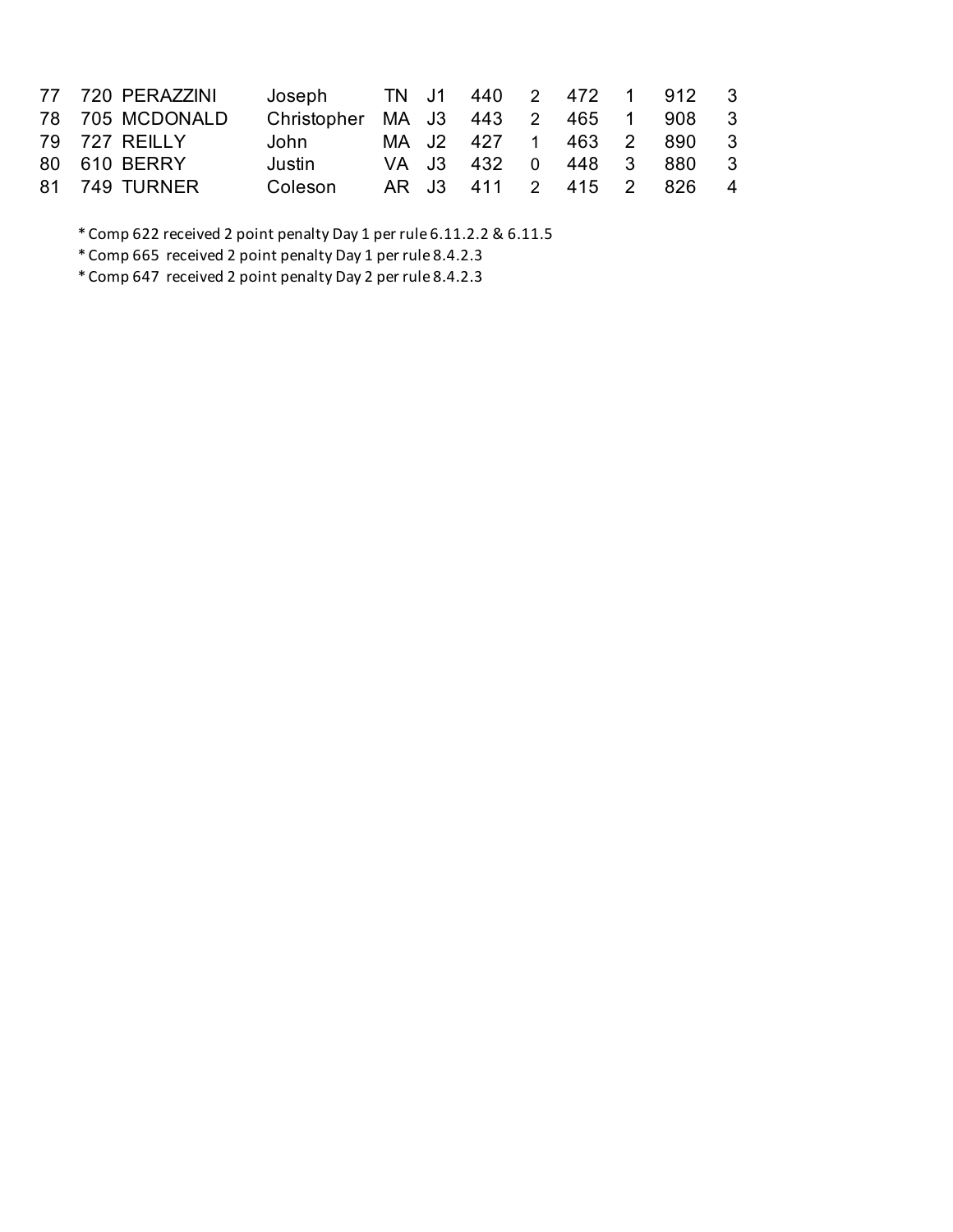#### **2019 National Junior Olympic Shooting Championship April 20 - 24**

### **R1 SH1 10m Air Rifle Standing Men Results**

| Champion      |                   | <b>Louis Slauterbeck</b> |       |             | 1077.4 |        |  |  |
|---------------|-------------------|--------------------------|-------|-------------|--------|--------|--|--|
| Rank BIB Last |                   | First                    |       | ST Cat Day1 | Day2   | Match  |  |  |
|               | 1 738 SLAUTERBECK | Louis                    | OH J2 | 530.5       | 546.9  | 1077.4 |  |  |

## **R4 SH2 10m Air Rifle Standing Mixed Results**

| 3rd Place                                          |                 |                                                     |           |                                                                                   |                                              |                         | 1234.8<br>1215.1<br>1185.7 |
|----------------------------------------------------|-----------------|-----------------------------------------------------|-----------|-----------------------------------------------------------------------------------|----------------------------------------------|-------------------------|----------------------------|
|                                                    |                 |                                                     |           |                                                                                   |                                              |                         | 1155.3                     |
| <b>Champion J3</b><br>2nd Place J3<br>3rd Place J3 |                 |                                                     |           |                                                                                   | 1166.2<br>1135.5<br>1111.6                   |                         |                            |
| <b>BIB</b>                                         |                 | <b>First</b>                                        | ST        | Cat                                                                               | Day1                                         | Day2                    | <b>Match</b>               |
| 621                                                | <b>CHAMPION</b> | Madison                                             | TX        | J <sub>1</sub>                                                                    | 619.4                                        | 615.4                   | 1234.8                     |
| 661                                                | <b>HOYT</b>     | Gracie                                              | <b>NE</b> | J <sub>2</sub>                                                                    | 605.9                                        | 609.2                   | 1215.1                     |
| 603                                                | <b>ANTAL</b>    | Moira                                               | VA        | J <sub>2</sub>                                                                    | 601.4                                        | 584.3                   | 1185.7                     |
| 657                                                | <b>HAYS</b>     | Ben                                                 | VA        | J3                                                                                | 578.6                                        | 587.6                   | 1166.2                     |
| 619                                                | <b>CANNON</b>   | Dalton                                              | DE        | J <sub>2</sub>                                                                    | 566.8                                        | 588.5                   | 1155.3                     |
| 715                                                | <b>MURRAY</b>   | Ella                                                | VA        | J3                                                                                | 572.1                                        | 563.4                   | 1135.5                     |
| 673                                                | <b>KNIGHT</b>   | Sidney                                              | PA        | J3                                                                                | 535.8                                        | 575.8                   | 1111.6                     |
|                                                    |                 | Champion<br>2nd Place<br><b>Champion J2</b><br>Last |           | <b>Gracie Hoyt</b><br><b>Moira Antal</b><br><b>Ben Hays</b><br><b>Ella Murray</b> | <b>Dalton Cannon</b><br><b>Sidney Knight</b> | <b>Madison Champion</b> |                            |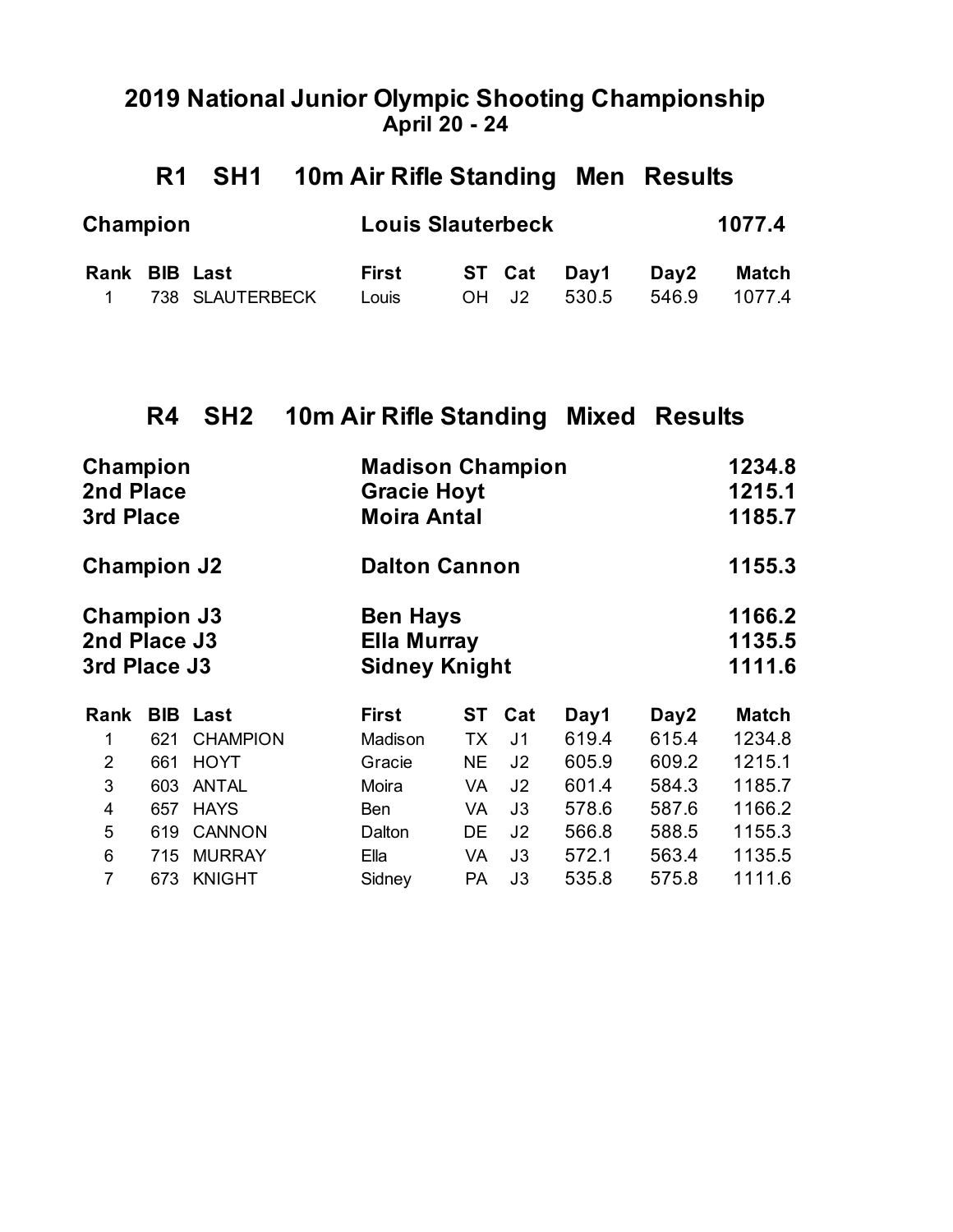### **2019 National Junior Olympic Shooting Championship 25m Sport Pistol Men Results April 22 - 24**

| Champion<br><b>Ryan Yi</b><br><b>Paul Kang</b><br><b>2nd Place</b><br>3rd Place<br><b>Luke Simon</b> |     |                    |              |                                                             |                |                             |                           |                |    | 567<br>561<br>548 |
|------------------------------------------------------------------------------------------------------|-----|--------------------|--------------|-------------------------------------------------------------|----------------|-----------------------------|---------------------------|----------------|----|-------------------|
| <b>Champion J2</b><br>2nd Place J2<br>3rd Place J2                                                   |     |                    |              | <b>Ethan Clark</b><br><b>Jaden Zhang</b><br><b>Hyun Lee</b> |                |                             |                           |                |    | 532<br>526<br>515 |
| <b>Champion J3</b><br>2nd Place J3                                                                   |     |                    |              | <b>Sky Lim</b>                                              |                | <b>Christopher McDonald</b> |                           |                |    | 486<br>466        |
| Rank                                                                                                 |     | <b>BIB Last</b>    | <b>First</b> | <b>ST</b>                                                   | Cat            | <b>Match</b>                | $\pmb{\mathsf{X}}$        | <b>Final</b>   | FP | <b>Total</b>      |
| 1                                                                                                    | 757 | YI                 | Ryan         | CA                                                          | J2             | 559                         | 9                         | 21             | 8  | 567               |
| $\overline{2}$                                                                                       | 668 | <b>KANG</b>        | Paul         | CA                                                          | J2             | 558                         | 10                        | 5              | 3  | 561               |
| 3                                                                                                    | 735 | <b>SIMON</b>       | Luke         | ND.                                                         | J1             | 543                         | 8                         | 9              | 5  | 548               |
| 4                                                                                                    | 665 | <b>JONES</b>       | Steven       | <b>SC</b>                                                   | J1             | 538                         | 9                         | $\overline{7}$ | 4  | 542               |
| 5                                                                                                    | 627 | <b>CLARK</b>       | Ethan        | OH                                                          | J <sub>2</sub> | 532                         | 8                         | 13             | 7  | 539               |
| 6                                                                                                    | 760 | <b>ZHANG</b>       | Jaden        | CA                                                          | J2             | 526                         | 5                         | 11             | 6  | 532               |
| 7                                                                                                    | 671 | <b>KLEJESKI</b>    | <b>Isaac</b> | ΜN                                                          | J <sub>1</sub> | 519                         | 8                         | 4              | 2  | 521               |
| 8                                                                                                    | 687 | <b>LEE</b>         | Hyun         | CA                                                          | J <sub>2</sub> | 515                         | $\overline{7}$            | 0              | 1  | 516               |
| 9                                                                                                    | 726 | <b>QUINN</b>       | Logan        | МA                                                          | J <sub>1</sub> | 515                         | 6                         |                |    |                   |
| 10                                                                                                   | 645 | <b>GANLY</b>       | Cian         | МA                                                          | J <sub>1</sub> | 512                         | 6                         |                |    |                   |
| 11                                                                                                   | 663 | <b>JIN</b>         | Chase        | CA                                                          | J1             | 512                         | 5                         |                |    |                   |
| 12                                                                                                   | 753 | <b>WOLTHOFF</b>    | Samuel       | <b>NJ</b>                                                   | J <sub>1</sub> | 511                         | 5                         |                |    |                   |
| 13                                                                                                   | 674 | <b>KNOUFF</b>      | Tyler        | ОH                                                          | J2             | 507                         | 3                         |                |    |                   |
| 14                                                                                                   | 732 | <b>SANGHERA</b>    | Bhavjeet     | <b>VA</b>                                                   | J2             | 504                         | 5                         |                |    |                   |
| 15                                                                                                   | 703 | <b>MATNOG</b>      | Gabriel      | МA                                                          | J2             | 501                         | $\overline{2}$            |                |    |                   |
| 16                                                                                                   | 716 | <b>MYERS</b>       | Sabastian    | <b>TX</b>                                                   | J <sub>1</sub> | 500                         | 3                         |                |    |                   |
| 17                                                                                                   | 662 | <b>JEFFCOAT</b>    | James        | <b>SC</b>                                                   | J <sub>1</sub> | 494                         | 4                         |                |    |                   |
| 18                                                                                                   | 692 | LIM                | Ethan        | CA                                                          | J <sub>2</sub> | 491                         | $\overline{2}$            |                |    |                   |
| 19                                                                                                   | 743 | <b>SWISHER</b>     | Kyler        | <b>PA</b>                                                   | J1             | 490                         | 8                         |                |    |                   |
| 20                                                                                                   | 723 | <b>PINK</b>        | Cameron      | UT                                                          | J <sub>1</sub> | 489                         | $\ensuremath{\mathsf{3}}$ |                |    |                   |
| 21                                                                                                   | 693 | <b>LIM</b>         | Sky          | CA                                                          | J3             | 486                         | $\overline{2}$            |                |    |                   |
| 22                                                                                                   | 721 | <b>PETERSON</b>    | Gregory      | VA                                                          | J <sub>1</sub> | 484                         | $\overline{2}$            |                |    |                   |
| 23                                                                                                   | 630 | <b>DEPAMPHILIS</b> | Devin        | PA                                                          | J1             | 480                         | 1                         |                |    |                   |
| 24                                                                                                   | 714 | <b>MOU</b>         | Victor       | VA                                                          | J <sub>2</sub> | 479                         | 5                         |                |    |                   |
| 25                                                                                                   | 705 | <b>MCDONALD</b>    | Christopher  | МA                                                          | J3             | 466                         | 3                         |                |    |                   |
| 26                                                                                                   | 691 | <b>LIDDLE</b>      | Derek        | VA                                                          | J2             | 448                         | 3                         |                |    |                   |
| 27                                                                                                   | 659 | <b>HOERRMANN</b>   | Trae         | <b>MO</b>                                                   | J2             | 442                         | 0                         |                |    |                   |
| 28                                                                                                   | 616 | <b>BRIGHT</b>      | Jack         | VA                                                          | J2             | 436                         | 3                         |                |    |                   |
| 29                                                                                                   | 626 | <b>CHUNG</b>       | Philip       | CA                                                          | J1             | 391                         | 3                         |                |    |                   |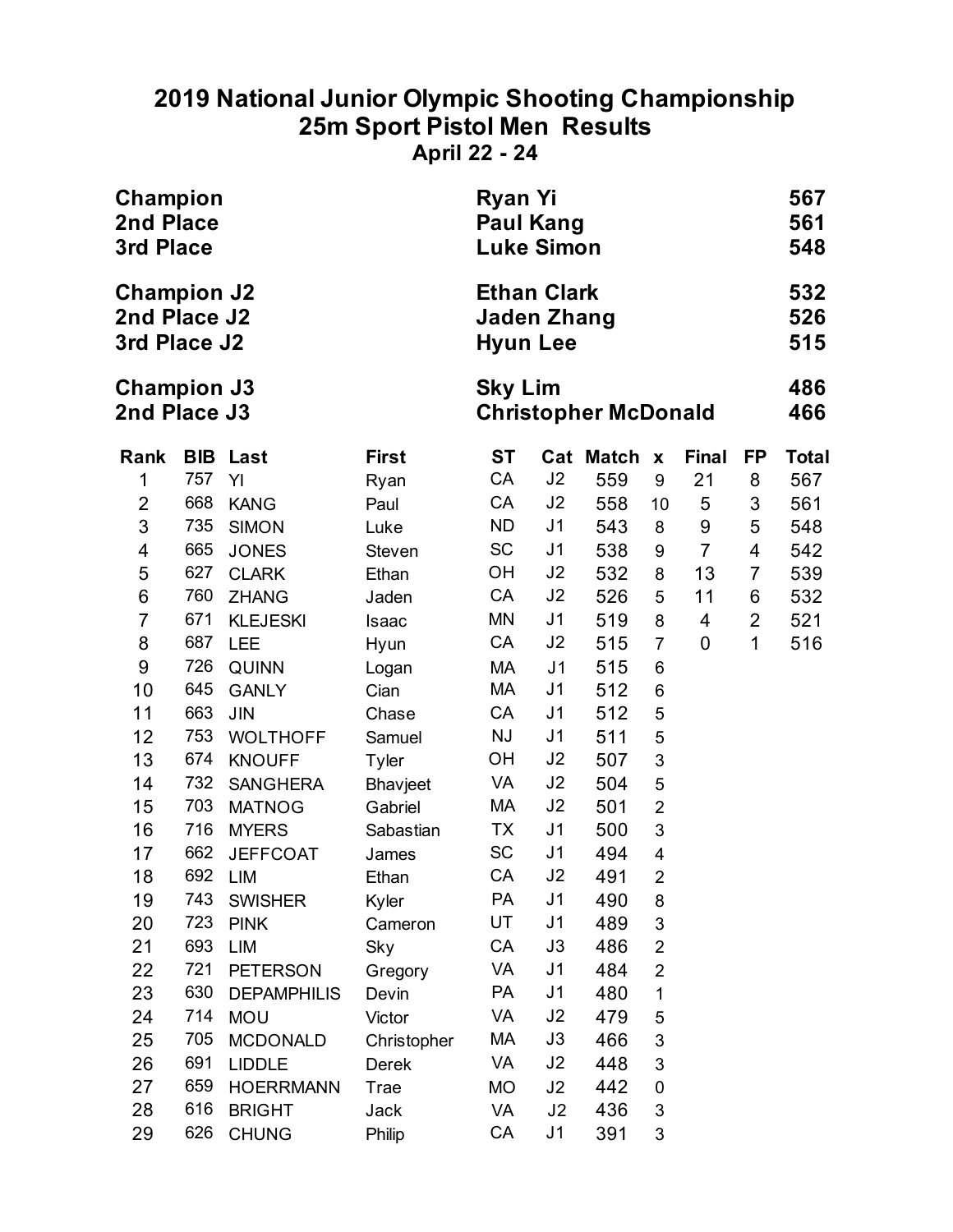### **2019 National Junior Olympic Shooting Championship 10m Air Pistol Women Results**

**April 22 - 24**

| Champion<br>2nd Place<br>3rd Place |        |                                                    |                | <b>Sarah Choe</b><br><b>Maria Tsarik</b><br><b>Ada Korkhin</b> |                |                                                                      |                |      |                |              |       |              | 1128<br>1117<br>1114 |                      |
|------------------------------------|--------|----------------------------------------------------|----------------|----------------------------------------------------------------|----------------|----------------------------------------------------------------------|----------------|------|----------------|--------------|-------|--------------|----------------------|----------------------|
|                                    |        | <b>Champion J2</b><br>2nd Place J2<br>3rd Place J2 |                |                                                                |                | Angela Yi<br><b>Jaden Gabbard</b><br>Shreya Kollipara                |                |      |                |              |       |              |                      | 1090<br>1081<br>1072 |
|                                    |        | <b>Champion J3</b><br>2nd Place J3<br>3rd Place J3 |                |                                                                |                | <b>Annabell Yi</b><br><b>Suman Sanghera</b><br><b>Christina Diaz</b> |                |      |                |              |       |              |                      | 1104<br>1085<br>1064 |
|                                    |        | <b>Rank BIB Last</b>                               | <b>First</b>   | ST                                                             |                | Cat Day1                                                             | 1x             | Day2 | 2x             | <b>Match</b> | Tx    | <b>Final</b> | <b>FP</b>            | <b>Total</b>         |
| 1                                  |        | 624 CHOE                                           | Sarah          | CA                                                             | J <sub>2</sub> | 558                                                                  | 12             | 564  | 15             | 1122         | 27    | 213.0        | 6                    | 1128                 |
| $\overline{2}$                     |        | 747 TSARIK                                         | Maria          | IL                                                             | J <sub>2</sub> | 556                                                                  | 11             | 554  | $\overline{7}$ | 1110         | 18    | 232.1        | 7                    | 1117                 |
| $\mathfrak{S}$                     |        | 678 KORKHIN                                        | Ada            | MA                                                             | J <sub>2</sub> | 550                                                                  | 6              | 559  | 9              | 1109         | 15    | 194.1        | 5                    | 1114                 |
| 4                                  | 758 YI |                                                    | Annabell       | CA                                                             | J3             | 550                                                                  | 12             | 554  | 12             | 1104         | 24    | 234.3        | 8                    | 1112                 |
| 5                                  |        | 617 BROWN                                          | Michaela       | <b>MO</b>                                                      | J <sub>1</sub> | 554                                                                  | 11             | 554  | 13             | 1108         | 24    | 95.1         | 1                    | 1109                 |
| $6\phantom{1}6$                    | 755 YI |                                                    | Angela         | CA                                                             | J <sub>2</sub> | 544                                                                  | 8              | 546  | 10             | 1090         | 18    | 149.3        | 3                    | 1093                 |
| $\overline{7}$                     |        | 750 VINCENT                                        | Kaitlynn       | <b>MO</b>                                                      | J <sub>1</sub> | 556                                                                  | 11             | 533  | 9              | 1089         | 20    | 121.1        | $\overline{2}$       | 1091                 |
| 8                                  | 731    | <b>SANGHERA</b>                                    | Suman          | <b>VA</b>                                                      | J3             | 544                                                                  | $\overline{7}$ | 541  | 11             | 1085         | 18    | 170.9        | 4                    | 1089                 |
| 9                                  |        | 653 HALTIWANGER                                    | Carrie         | <b>SC</b>                                                      | J <sub>1</sub> | 539                                                                  | $\overline{7}$ | 544  | 10             | 1083         | 17    |              |                      |                      |
| 10                                 |        | 644 GABBARD                                        | Jaden          | <b>WA</b>                                                      | J <sub>2</sub> | 538                                                                  | 8              | 543  | 6              | 1081         | 14    |              |                      |                      |
| 11                                 |        | 676 KOLLIPARA                                      | Shreya         | CO                                                             | J <sub>2</sub> | 534                                                                  | $\overline{7}$ | 541  | 10             | 1075         | 17    |              |                      |                      |
| 12                                 |        | 729 SALIAN                                         | Riya           | MA                                                             | J <sub>2</sub> | 543                                                                  | 8              | 532  | 6              | 1075         | 14    |              |                      |                      |
| 13                                 |        | 702 MATHESON                                       | <b>Molly</b>   | CO                                                             | J <sub>2</sub> | 533                                                                  | 4              | 532  | $\overline{2}$ | 1065         | $6\,$ |              |                      |                      |
| 14                                 |        | 631 DIAZ                                           | Christina      | CO                                                             | J3             | 526                                                                  | 6              | 538  | $\overline{7}$ | 1064         | 13    |              |                      |                      |
| 15                                 |        | 607 BARKER                                         | Kendra         | UT                                                             | J <sub>1</sub> | 512                                                                  | 4              | 545  | 11             | 1057         | 15    |              |                      |                      |
| 16                                 |        | <b>640 FITZPATRICK</b>                             | <b>Brianna</b> | <b>NY</b>                                                      | J <sub>1</sub> | 521                                                                  | 6              | 533  | 3              | 1054         | 9     |              |                      |                      |
| 17                                 |        | 651 HAIBY                                          | Kaytlin        | <b>MN</b>                                                      | J <sub>2</sub> | 521                                                                  | 10             | 530  | 4              | 1051         | 14    |              |                      |                      |
| 18                                 |        | 648 GJOVIK                                         | Saige          | MN                                                             | J3             | 520                                                                  | $\overline{7}$ | 527  | 11             | 1047         | 18    |              |                      |                      |
| 19                                 |        | 604 BADGLEY                                        | Laney          | <b>NE</b>                                                      | J <sub>2</sub> | 531                                                                  | 11             | 513  | 4              | 1044         | 15    |              |                      |                      |
| 20                                 |        | 625 CHUNG                                          | Romy           | CA                                                             | J <sub>2</sub> | 524                                                                  | 3              | 520  | $\overline{7}$ | 1044         | 10    |              |                      |                      |
| 21                                 |        | 759 YODER                                          | Emily          | <b>ND</b>                                                      | J <sub>2</sub> | 522                                                                  | 6              | 520  | 6              | 1042         | 12    |              |                      |                      |
| 22                                 | 741 SU |                                                    | Ge Nan         | <b>CT</b>                                                      | J <sub>1</sub> | 517                                                                  | 8              | 523  | 2              | 1040         | 10    |              |                      |                      |
| 23                                 | 756 YI |                                                    | Caitlin        | CA                                                             | J <sub>2</sub> | 523                                                                  | 6              | 515  | 4              | 1038         | 10    |              |                      |                      |
| 24                                 |        | 635 EDDY                                           | Georgia        | <b>TX</b>                                                      | J <sub>1</sub> | 515                                                                  | 4              | 522  | 9              | 1037         | 13    |              |                      |                      |
| 25                                 |        | 615 BRANSON                                        | Mckenzie       | <b>MO</b>                                                      | J <sub>2</sub> | 505                                                                  | $\overline{2}$ | 531  | 4              | 1036         | 6     |              |                      |                      |
| 26                                 |        | 600 ACKERMAN                                       | Amanda         | OH                                                             | J <sub>1</sub> | 507                                                                  | 5              | 525  | 5              | 1032         | 10    |              |                      |                      |
| 27                                 |        | 719 NOTHNAGLE                                      | Emily          | PA                                                             | J <sub>1</sub> | 508                                                                  | 3              | 516  | 5              | 1024         | 8     |              |                      |                      |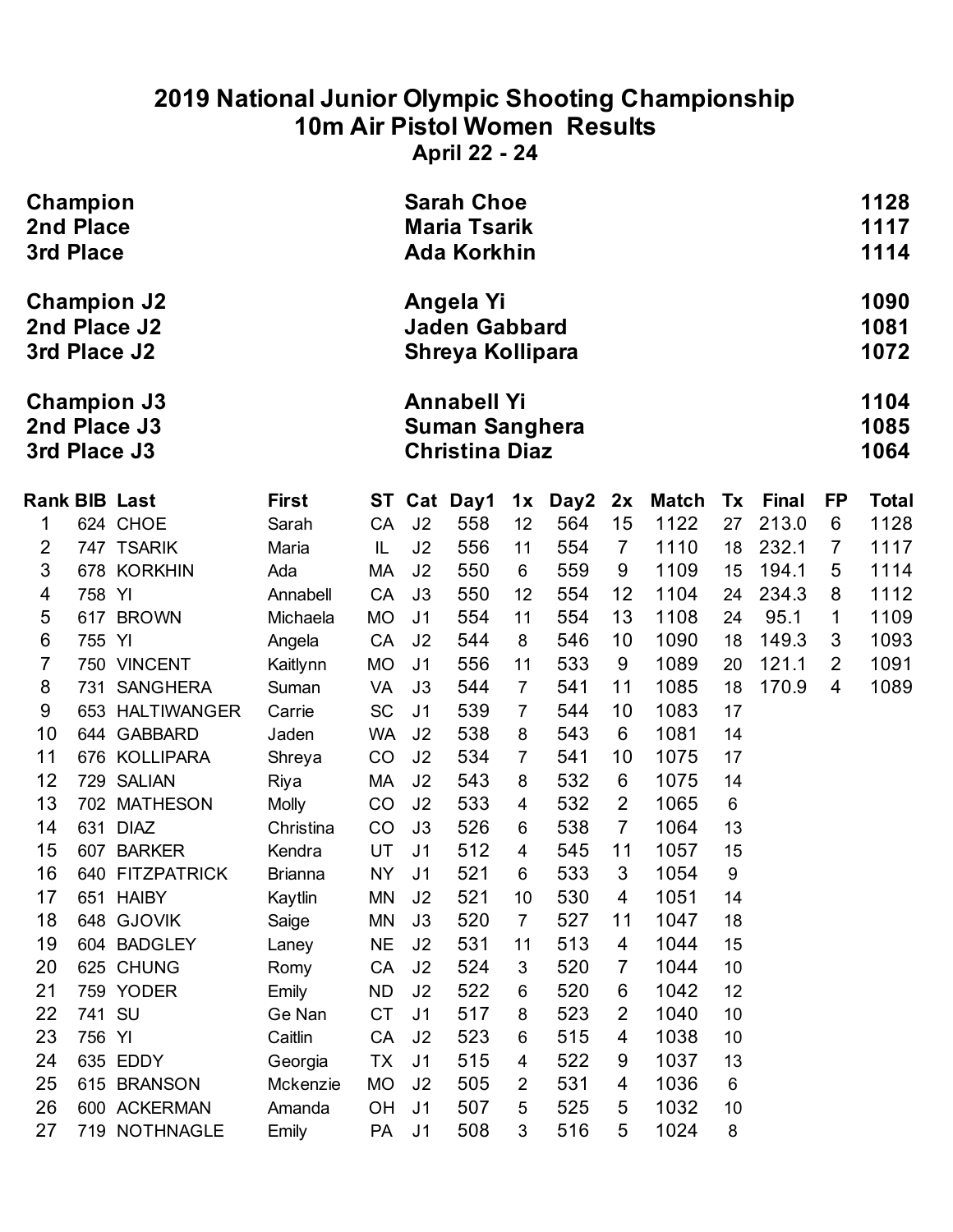| 28 | 725 | <b>PRAISLER</b>  | Grace     | OH        | J <sub>1</sub> | 508 | $\overline{2}$ | 513 | $\overline{2}$ | 1021 | 4                       |
|----|-----|------------------|-----------|-----------|----------------|-----|----------------|-----|----------------|------|-------------------------|
| 29 | 736 | <b>SLAUBAUGH</b> | Kaitlin   | <b>ND</b> | J <sub>1</sub> | 506 | 1              | 513 | 3              | 1019 | $\overline{\mathbf{4}}$ |
| 30 | 636 | <b>ENGLE</b>     | Samantha  | MI        | J <sub>1</sub> | 495 | $\overline{2}$ | 523 | 6              | 1018 | 8                       |
| 31 |     | 688 LEHMKUHLER   | Kylee     | <b>NE</b> | J2             | 510 | 1              | 507 | 4              | 1017 | 5                       |
| 32 |     | 696 LUTTRELL     | Zoey      | MO        | J2             | 489 | 3              | 524 | 7              | 1013 | 10                      |
| 33 |     | 643 FREDERICK    | Jenna     | AR        | J2             | 512 | $\overline{2}$ | 497 | 1              | 1009 | $\mathfrak{S}$          |
| 34 |     | 683 LADD         | Samantha  | MI        | J2             | 496 | 5              | 512 | 2              | 1008 | $\overline{7}$          |
| 35 |     | 669 KELLEY       | Chantal   | МA        | J <sub>1</sub> | 500 | 5              | 508 | $\overline{2}$ | 1008 | $\overline{7}$          |
| 36 |     | 722 PHILLIPS     | Reagan    | <b>OH</b> | J2             | 488 | $\overline{2}$ | 518 | 3              | 1006 | 5                       |
| 37 | 700 | <b>MARKLAND</b>  | Julia     | MD        | J <sub>1</sub> | 504 | $\overline{2}$ | 501 | 8              | 1005 | 10                      |
| 38 |     | 745 TATE         | Wyndi     | МT        | J3             | 507 | 3              | 498 | 5              | 1005 | 8                       |
| 39 |     | 654 HALTIWANGER  | Clarissa  | <b>SC</b> | J3             | 505 | 3              | 498 | 1              | 1003 | 4                       |
| 40 | 660 | <b>HOYT</b>      | Isabell   | NE        | J3             | 491 | $\overline{2}$ | 510 | 8              | 1001 | 10                      |
| 41 | 728 | <b>RIVERA</b>    | Reina     | IL        | J2             | 502 | 6              | 499 | 3              | 1001 | 9                       |
| 42 | 655 | <b>HANNAHS</b>   | Alexa     | <b>SD</b> | J <sub>1</sub> | 501 | $\overline{2}$ | 500 | 3              | 1001 | 5                       |
| 43 | 734 | <b>SHIFFLETT</b> | Maggie    | PA        | J <sub>1</sub> | 497 | 3              | 497 | 4              | 994  | $\overline{7}$          |
| 44 | 646 | <b>GARRISON</b>  | Bethany   | ΤN        | J2             | 490 | 1              | 496 | 5              | 986  | 6                       |
| 45 | 746 | <b>THERIAULT</b> | Jacquelyn | <b>SC</b> | J <sub>1</sub> | 490 | 3              | 494 | 3              | 984  | $\,6$                   |
| 46 | 658 | <b>HENRY</b>     | Kensley   | ΤN        | J <sub>1</sub> | 484 | $\mathbf 0$    | 497 | 3              | 981  | 3                       |
| 47 | 698 | <b>MANNING</b>   | Shelby    | <b>MO</b> | J2             | 501 | 1              | 478 | $\overline{2}$ | 979  | 3                       |
| 48 | 697 | <b>MADISON</b>   | Lori Anne | VA        | J3             | 474 | 1              | 505 | 1              | 979  | $\overline{2}$          |
| 49 | 709 | <b>CHANDA</b>    | Mehr      | ТX        | J3             | 509 | 4              | 468 | 4              | 977  | 8                       |
| 50 | 666 | <b>JONES</b>     | Darby     | AR        | J2             | 480 | $\overline{2}$ | 494 | 3              | 974  | 5                       |
| 51 | 601 | <b>ALVAREZ</b>   | Christina | VA        | J2             | 484 | 4              | 488 | $\overline{2}$ | 972  | $6\phantom{1}6$         |
| 52 | 744 | <b>SYLVIA</b>    | Ava       | CO        | J3             | 499 | 1              | 473 | 1              | 972  | $\overline{2}$          |
| 53 |     | 742 SUTTON       | Cali      | IN        | J3             | 470 | 1              | 498 | 2              | 968  | 3                       |
| 54 |     | 718 NEVIN        | Soraya    | MI        | J <sub>1</sub> | 475 | 3              | 491 | 1              | 966  | 4                       |
| 55 | 686 | <b>LEE</b>       | Joyce     | CA        | J2             | 492 | 3              | 468 | $\overline{2}$ | 960  | 5                       |
| 56 | 637 | <b>FASON</b>     | Kadee     | <b>AR</b> | J2             | 468 | 1              | 490 | $\overline{2}$ | 958  | 3                       |
| 57 | 614 | <b>BRADLEY</b>   | Willow    | <b>MA</b> | J3             | 476 | $\overline{2}$ | 481 | 1              | 957  | 3                       |
| 58 |     | 681 KULL         | Mia       | MI        | J3             | 475 | $\overline{2}$ | 474 | $\overline{2}$ | 949  | 4                       |
| 59 |     | 634 DUNN         | Emily     | AR        | J2             | 480 | 3              | 462 | $\overline{2}$ | 942  | 5                       |
| 60 |     | 739 SMITH        | Ashleigh  | MI        | J3             | 452 | $\overline{2}$ | 486 | 5              | 938  | $\overline{7}$          |
| 61 |     | 713 MOU          | Josephine | VA        | J <sub>2</sub> | 482 | 4              | 455 | 0              | 937  | 4                       |
| 62 |     | <b>639 FINK</b>  | Amber     | IA        | J <sub>1</sub> | 468 | $\mathbf 0$    | 439 | $\overline{2}$ | 907  | $\overline{\mathbf{c}}$ |
| 63 |     | 737 SLAUBAUGH    | Kyla      | <b>ND</b> | J3             | 436 | $\overline{2}$ | 462 | 1              | 898  | 3                       |
| 64 |     | 618 BURROW       | Layney    | GA        | J3             | 452 | 1              | 443 | $\mathsf 3$    | 895  | 4                       |
| 65 |     | 613 BOWLES       | Emily     | <b>MO</b> | J2             | 372 | 1              | 438 | $\overline{2}$ | 810  | 3                       |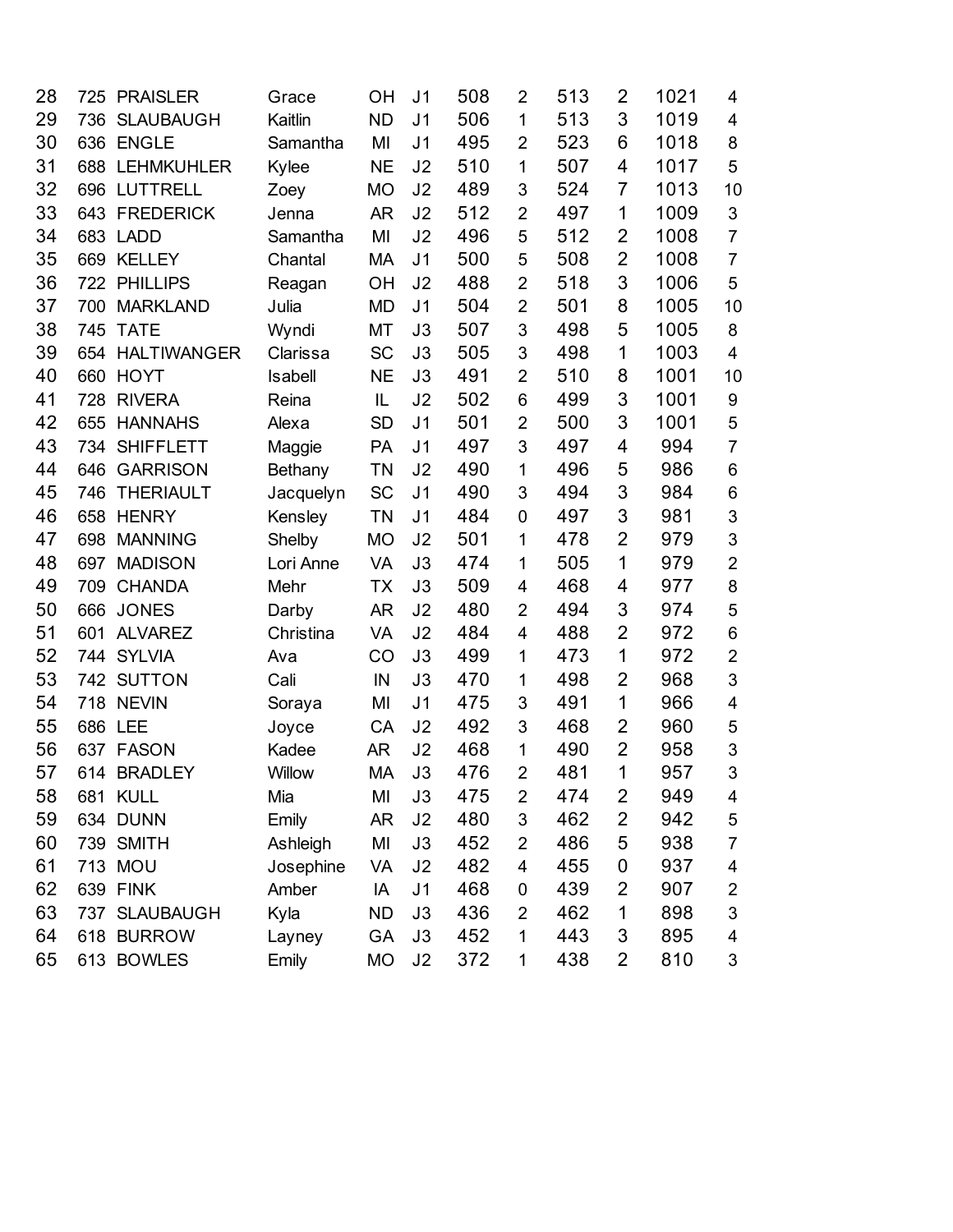#### **2019 National Junior Olympic Shooting Championship April 20 - 24**

### **R3 SH1 10m Air Rifle Prone Mixed Results**

| Champion      |                         | <b>Louis Slauterbeck</b> |  |                   | 1177.4 |
|---------------|-------------------------|--------------------------|--|-------------------|--------|
| Rank BIB Last |                         | First                    |  | ST Cat Day1 Day2  | Match  |
|               | 1 738 SLAUTERBECK Louis |                          |  | OH J2 588.2 589.2 | 1177.4 |

### **R5 SH2 10m Air Rifle Prone Mixed Results**

| Champion<br>2nd Place<br>3rd Place                 |     |                  | <b>Stetson Bardfield</b><br><b>Madison Champion</b><br><b>Gracie Hoyt</b> |                                                               |                |       |       | 1262.2<br>1251.7<br>1249.8 |  |  |  |
|----------------------------------------------------|-----|------------------|---------------------------------------------------------------------------|---------------------------------------------------------------|----------------|-------|-------|----------------------------|--|--|--|
| <b>Champion J2</b><br>2nd Place J2                 |     |                  | <b>Moira Antal</b><br><b>Dalton Cannon</b>                                |                                                               |                |       |       | 1231.7<br>1217.9           |  |  |  |
| <b>Champion J3</b><br>2nd Place J3<br>3rd Place J3 |     |                  |                                                                           | <b>Ben Hays</b><br><b>Ella Murray</b><br><b>Sidney Knight</b> |                |       |       |                            |  |  |  |
| Rank                                               |     | <b>BIB Last</b>  | <b>First</b>                                                              | ST                                                            | Cat            | Day1  | Day2  | <b>Match</b>               |  |  |  |
| 1                                                  | 606 | <b>BARDFIELD</b> | Stetson                                                                   | CO                                                            | J <sub>1</sub> | 630.3 | 631.9 | 1262.2                     |  |  |  |
| $\overline{2}$                                     | 621 | <b>CHAMPION</b>  | Madison                                                                   | TX                                                            | J <sub>1</sub> | 625.8 | 625.9 | 1251.7                     |  |  |  |
| 3                                                  | 661 | <b>HOYT</b>      | Gracie                                                                    | <b>NE</b>                                                     | J <sub>2</sub> | 625.5 | 624.3 | 1249.8                     |  |  |  |
| 4                                                  | 603 | <b>ANTAL</b>     | Moira                                                                     | VA                                                            | J2             | 614.2 | 617.5 | 1231.7                     |  |  |  |
| 5                                                  | 657 | <b>HAYS</b>      | <b>Ben</b>                                                                | VA                                                            | J3             | 612.4 | 608.1 | 1220.5                     |  |  |  |
| 6                                                  | 619 | <b>CANNON</b>    | Dalton                                                                    | DE                                                            | J2             | 612.6 | 605.3 | 1217.9                     |  |  |  |
| $\overline{7}$                                     | 715 | <b>MURRAY</b>    | Ella                                                                      | VA                                                            | J3             | 593.4 | 591.3 | 1184.7                     |  |  |  |
| 8                                                  | 673 | <b>KNIGHT</b>    | Sidney                                                                    | PA                                                            | J3             | 558.4 | 565.6 | 1124.0                     |  |  |  |